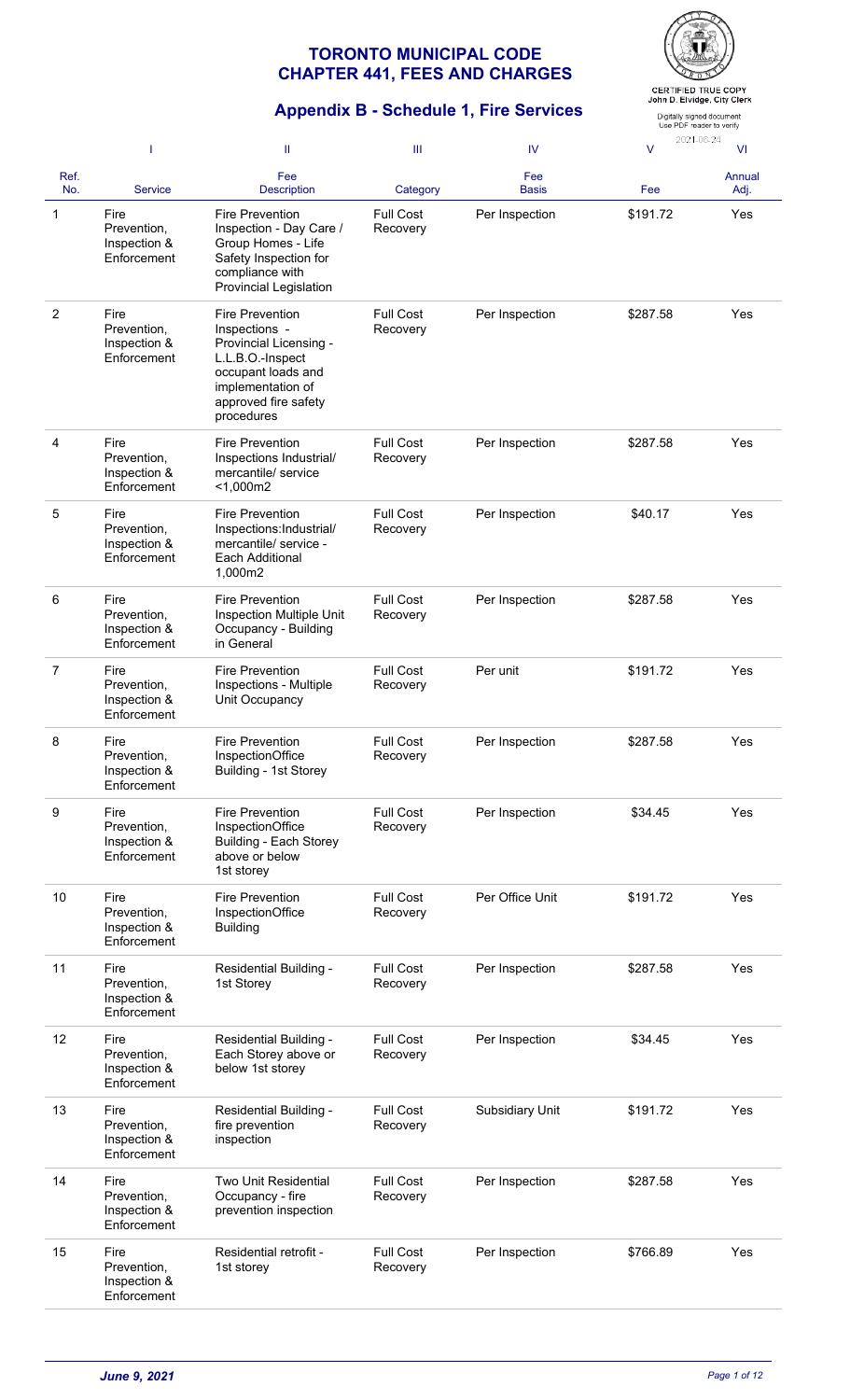|             | 1                                                  | Ш                                                                                                                                                                  | Ш                            | IV                             | $\vee$   | <b>VI</b>      |
|-------------|----------------------------------------------------|--------------------------------------------------------------------------------------------------------------------------------------------------------------------|------------------------------|--------------------------------|----------|----------------|
| Ref.<br>No. | <b>Service</b>                                     | Fee<br><b>Description</b>                                                                                                                                          | Category                     | Fee<br><b>Basis</b>            | Fee      | Annual<br>Adj. |
| 16          | Fire<br>Prevention,<br>Inspection &<br>Enforcement | Residential retrofit -<br>Each Storey above or<br>below 1st storey                                                                                                 | <b>Full Cost</b><br>Recovery | Per Inspection                 | \$57.44  | Yes            |
| 17          | Fire<br>Prevention,<br>Inspection &<br>Enforcement | <b>Residential Retrofit</b>                                                                                                                                        | <b>Full Cost</b><br>Recovery | Subsidiary Unit                | \$191.72 | Yes            |
| 18          | Fire<br>Prevention,<br>Inspection &<br>Enforcement | Fire Route Processing<br>and Approval - If Not<br>on Building Permit 0-<br>Visit site and review<br>fire route plan for<br>compliance                              | <b>Full Cost</b><br>Recovery | Per application                | \$479.29 | Yes            |
| 19          | Fire<br>Prevention,<br>Inspection &<br>Enforcement | Letter related to fire<br>prevention Issues -<br>Processing request,<br>reviewing files and<br>composition of letter                                               | <b>Full Cost</b><br>Recovery | per letter                     | \$80.40  | Yes            |
| 20          | Fire<br>Prevention,<br>Inspection &<br>Enforcement | Copies of Fire Report<br>or Information from<br>Files -Compilation of<br>fire report information                                                                   | <b>Full Cost</b><br>Recovery | per report                     | \$68.89  | Yes            |
| 22          | Fire<br>Prevention,<br>Inspection &<br>Enforcement | Fire inspection report<br>for additional units in<br>same building - per<br>unit -Compilation of fire<br>report information                                        | <b>Full Cost</b><br>Recovery | per report                     | \$11.48  | Yes            |
| 24          | Fire<br>Prevention,<br>Inspection &<br>Enforcement | Fireworks Display/<br>Theatrical Permits -<br>Review of<br>documentation and site<br>visit                                                                         | <b>Full Cost</b><br>Recovery | Per permit                     | \$532.36 | Yes            |
| 25          | Fire<br>Prevention,<br>Inspection &<br>Enforcement | <b>Special Request</b><br>Services - Fire Fighter/<br>Inspector - minimum of<br>4 hours - Field testing<br>of Fire/Life Safety<br>Systems                          | <b>Full Cost</b><br>Recovery | Per Hour                       | \$95.86  | Yes            |
| 26          | Fire<br>Prevention,<br>Inspection &<br>Enforcement | <b>Special Request</b><br>Services - Captain -<br>minimum of 4 hours -<br>Field testing of Fire/<br>Life Safety Systems                                            | <b>Full Cost</b><br>Recovery | Per Hour                       | \$115.88 | Yes            |
| 27          | Fire<br>Prevention,<br>Inspection &<br>Enforcement | <b>Special Request</b><br>Services - District<br>Chief - minimum of 4<br>hours -Field testing of<br>Fire/Life Safety<br>Systems                                    | <b>Full Cost</b><br>Recovery | Per Hour                       | \$133.09 | Yes            |
| 28          | Fire Rescue &<br>Emergency<br>Response             | <b>Malicious False Alarms</b><br>- Fee for each<br>Operations Crew and<br>vehicle dispatched to a<br>specific address in<br>response to a<br>malicious false alarm | <b>City Policy</b>           | Per Fire Vehicle<br>Dispatched | \$488.40 | Yes            |
| 30          | Fire Rescue &<br>Emergency<br>Response             | Vehicle incident - non<br>City resident First hour<br>- Fee for Fire<br>Apparatus response to<br>vehicle incidents                                                 | <b>City Policy</b>           | Per Fire Vehicle               | \$488.40 | Yes            |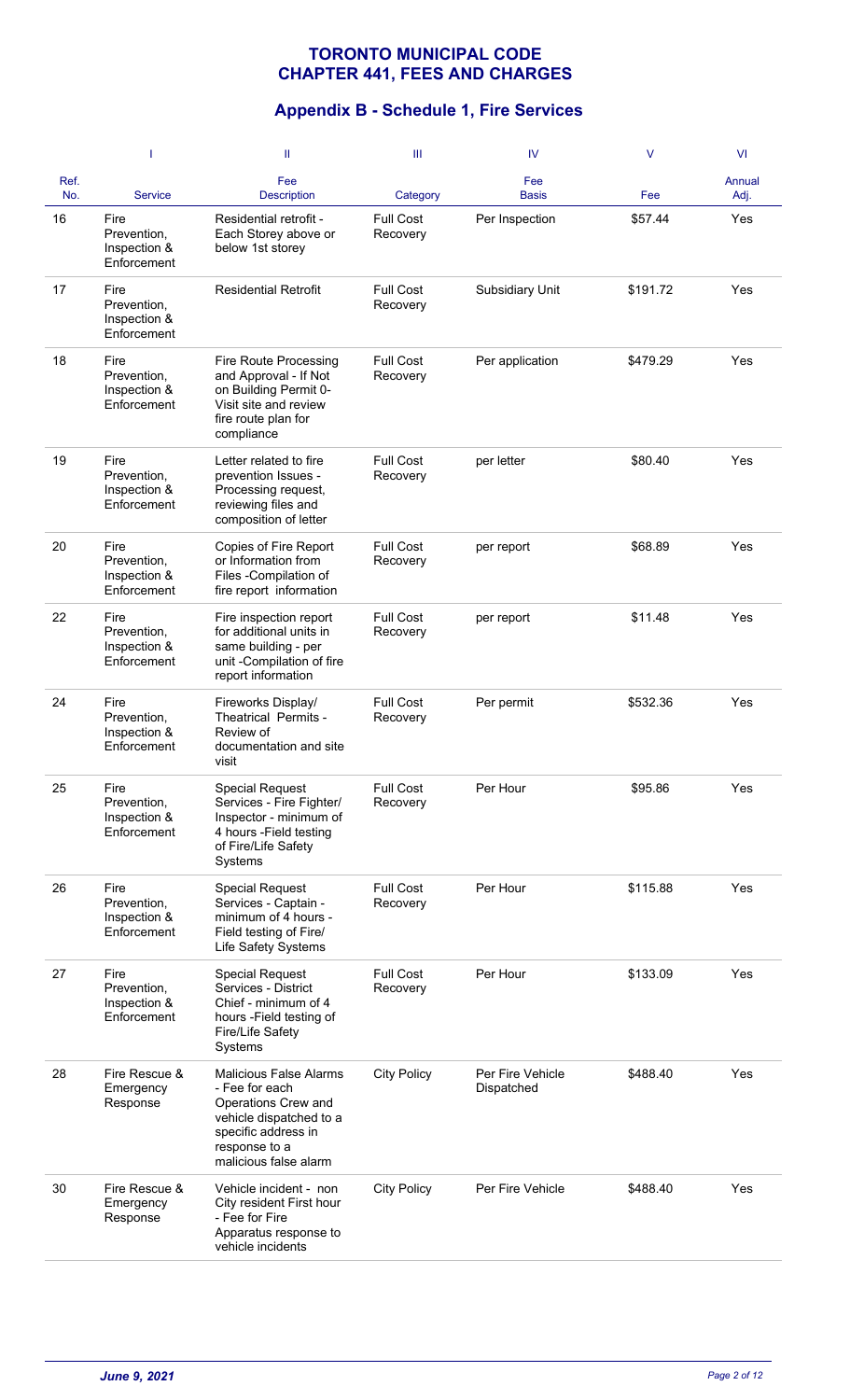|             | 1                                                  | Ш                                                                                                                                                                                                   | Ш                            | IV                  | $\vee$     | VI             |
|-------------|----------------------------------------------------|-----------------------------------------------------------------------------------------------------------------------------------------------------------------------------------------------------|------------------------------|---------------------|------------|----------------|
| Ref.<br>No. | <b>Service</b>                                     | Fee<br><b>Description</b>                                                                                                                                                                           | Category                     | Fee<br><b>Basis</b> | Fee        | Annual<br>Adj. |
| 31          | Fire Rescue &<br>Emergency<br>Response             | Vehicle incident - non<br>City Resident - each<br>additional half hour -<br>Fee for Fire Apparatus<br>response to vehicle<br>incidents                                                              | <b>City Policy</b>           | Per Fire Vehicle    | \$244.20   | Yes            |
| 32          | Fire Rescue &<br>Emergency<br>Response             | Non-emergency<br>elevator incident<br>response - Fee for Fire<br>Apparatus response to<br>release or assist<br>individual in elevator<br>that is a non-<br>emergency incident                       | <b>City Policy</b>           | Per Fire Vehicle    | \$432.20   | Yes            |
| 33          | Fire<br>Prevention,<br>Inspection &<br>Enforcement | Marijuana Grow<br><b>Operation Enforcement</b><br>- Inspection Service -<br>fee for 1st Class<br>Inspector attendance<br>at property                                                                | <b>Full Cost</b><br>Recovery | Per property        | \$429.75   | Yes            |
| 34          | Fire<br>Prevention,<br>Inspection &<br>Enforcement | Marijuana Grow<br><b>Operation Enforcement</b><br>- Inspection Service -<br>Captain -- fee for<br>Captain-Fire<br>Prevention attendance<br>at property                                              | <b>Full Cost</b><br>Recovery | Per property        | \$552.53   | Yes            |
| 35          | Fire<br>Prevention,<br>Inspection &<br>Enforcement | Marijuana Grow<br><b>Operation Enforcement</b><br>- Inspection Service -<br>Court/Tribunal<br>Attendance Fee                                                                                        | <b>Full Cost</b><br>Recovery | Per property        | \$736.73   | Yes            |
| 36          | Fire<br>Prevention,<br>Inspection &<br>Enforcement | <b>Fire Prevention</b><br>Inspections - Fireworks<br>Inspections - Review of<br>documentation and site<br>visit                                                                                     | <b>Full Cost</b><br>Recovery | Per permit          | \$3,014.76 | Yes            |
| 37          | Fire<br>Prevention,<br>Inspection &<br>Enforcement | <b>Fire Prevention</b><br>Inspections -<br>Temporary fireworks<br>permit for vendor that<br>stores and sells no<br>more than 25kg (net<br>explosive quantity) of<br>Family Fireworks at<br>any time | <b>Full Cost</b><br>Recovery | Per permit          | \$602.96   | Yes            |
| 38          | Fire<br>Prevention,<br>Inspection &<br>Enforcement | Fire Prevention<br>Inspections -<br>Temporary fireworks<br>permit for vendor that<br>stores and sells more<br>than 25kg (net<br>explosive quantity) of<br>Family Fireworks at<br>any time           | <b>Full Cost</b><br>Recovery | Per permit          | \$904.43   | Yes            |
| 39          | Fire<br>Prevention,<br>Inspection &<br>Enforcement | <b>Fire Prevention</b><br>Inspections -<br>Temporary lease<br>fireworks permit for the<br>Vendor for the sale of<br><b>Family Fireworks</b>                                                         | <b>Full Cost</b><br>Recovery | Per permit          | \$1,808.87 | Yes            |
| 40          | Fire<br>Prevention,<br>Inspection &<br>Enforcement | Fire Prevention<br>Inspections -<br>Temporary mobile<br>fireworks permit for the<br>vendor for the sale of<br><b>Family Firework</b>                                                                | <b>Full Cost</b><br>Recovery | Per permit          | \$1,808.87 | Yes            |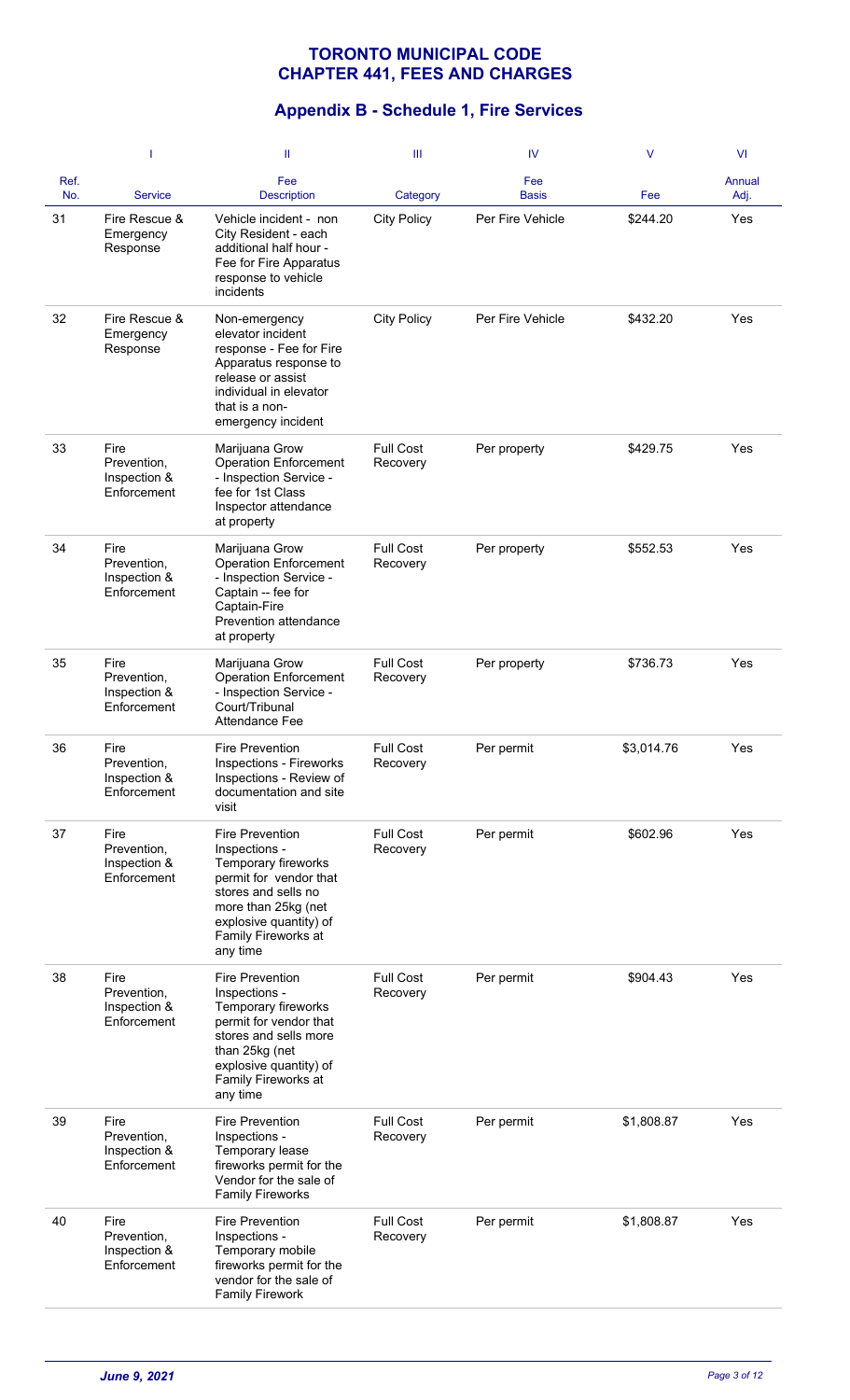|             | -1                                                 | Ш                                                                                                                                                                                                                                                                     | Ш                            | IV                             | $\vee$     | VI             |
|-------------|----------------------------------------------------|-----------------------------------------------------------------------------------------------------------------------------------------------------------------------------------------------------------------------------------------------------------------------|------------------------------|--------------------------------|------------|----------------|
| Ref.<br>No. | <b>Service</b>                                     | Fee<br><b>Description</b>                                                                                                                                                                                                                                             | Category                     | Fee<br><b>Basis</b>            | Fee        | Annual<br>Adj. |
| 41          | Fire<br>Prevention,<br>Inspection &<br>Enforcement | <b>Fire Prevention</b><br>Inspections -<br>Temporary lease<br>fireworks and mobile<br>fireworks permit<br>vendor relocation fee                                                                                                                                       | <b>Full Cost</b><br>Recovery | Per permit                     | \$120.60   | Yes            |
| 42          | Fire<br>Prevention,<br>Inspection &<br>Enforcement | Fire Prevention<br>Inspections - Special<br>occasions permit for<br>the discharge of Family<br>Fireworks                                                                                                                                                              | <b>Full Cost</b><br>Recovery | Per permit                     | \$191.72   | Yes            |
| 43          | Fire Rescue &<br>Emergency<br>Response             | <b>FOI Access to Fire</b><br>Reports                                                                                                                                                                                                                                  | Market<br>Based              | per report                     | \$90.00    | Yes            |
| 44          | Fire Rescue &<br>Emergency<br>Response             | Nuisance False Alarms<br>-Fee for three<br>Operations Crews and<br>vehicles dispatched to<br>a specific address<br>other than a Single<br>Family Home in<br>response to a nuisance<br>false fire alarm                                                                | <b>City Policy</b>           | Per Each<br>Dispatch           | \$1,465.20 | Yes            |
| 45          | Fire Rescue &<br>Emergency<br>Response             | Nuisance False<br>Alarms-Fee for three<br>Operations Crews and<br>vehicles dispatched to<br>a specific address that<br>is a Single Family<br>Home, as defined in<br>response to the first<br>nuisance false fire<br>alarm in a 12 month<br>calendar year              | <b>City Policy</b>           | Per Each<br>Dispatch           | \$976.80   | Yes            |
| 46          | Fire Rescue &<br>Emergency<br>Response             | <b>Nuisance False Alarms</b><br>-Fee for three<br>Operations Crews and<br>vehicles dispatched to<br>a specific address that<br>is a Single Family<br>Home, as defined in<br>response to any<br>additional nuisance<br>false fire alarm in a 12<br>month calendar year | <b>City Policy</b>           | Per Each<br>Dispatch           | \$1,465.20 | Yes            |
| 47          | Fire<br>Prevention,<br>Inspection &<br>Enforcement | (1a) Re-inspection-<br>Inspector conducting<br>Fire Prevention Re-<br>inspection- Day Care/<br>Group Homes arising<br>from Life Safety<br>Inspection                                                                                                                  | <b>Full Cost</b><br>Recovery | Per hour or<br>portion thereof | \$95.86    | Yes            |
| 48          | Fire<br>Prevention,<br>Inspection &<br>Enforcement | (1b) Re-inspection-<br>Captain conducting<br>Fire Prevention Re-<br>inspection- Day Care/<br>Group Homes arising<br>from Life Safety<br>Inspection                                                                                                                    | <b>Full Cost</b><br>Recovery | Per hour or<br>portion thereof | \$115.88   | Yes            |
| 49          | Fire<br>Prevention,<br>Inspection &<br>Enforcement | (1c) Re-inspection-<br><b>District Chief</b><br>conducting Fire<br>Prevention Re-<br>inspection- Day Care/<br>Group Homes arising<br>from Life Safety<br>Inspection                                                                                                   | <b>Full Cost</b><br>Recovery | Per hour or<br>portion thereof | \$133.09   | Yes            |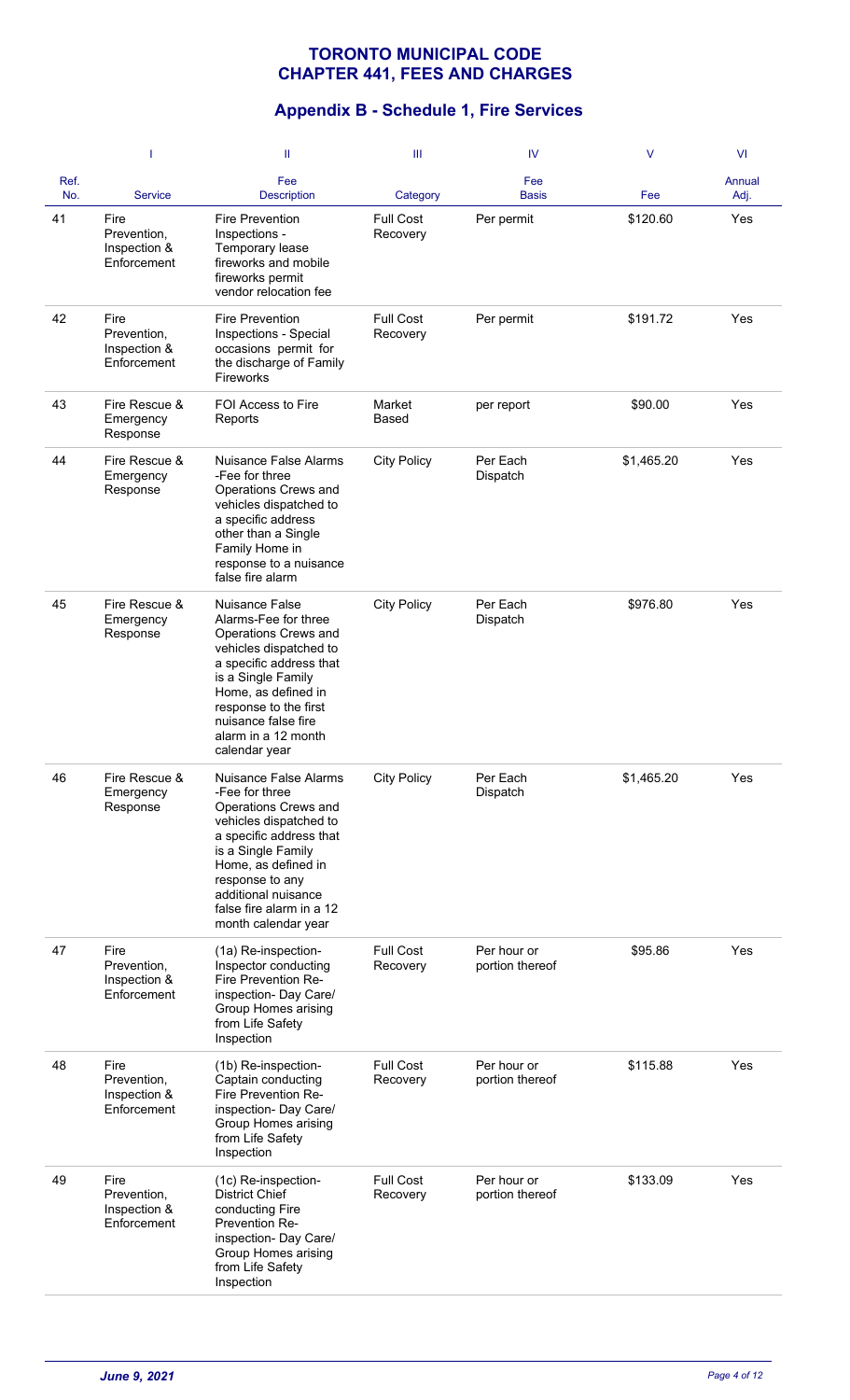|             | -1                                                 | Ш                                                                                                                                                                                                            | Ш                            | IV                             | $\vee$   | VI             |
|-------------|----------------------------------------------------|--------------------------------------------------------------------------------------------------------------------------------------------------------------------------------------------------------------|------------------------------|--------------------------------|----------|----------------|
| Ref.<br>No. | <b>Service</b>                                     | Fee<br><b>Description</b>                                                                                                                                                                                    | Category                     | Fee<br><b>Basis</b>            | Fee      | Annual<br>Adj. |
| 50          | Fire<br>Prevention,<br>Inspection &<br>Enforcement | (2a) Re-inspection-<br>Inspector conducting<br>Fire Prevention Re-<br>inspection arising from<br>L.L.B.O. occupant<br>loads and life safety<br>inspection                                                    | <b>Full Cost</b><br>Recovery | Per hour or<br>portion thereof | \$95.86  | Yes            |
| 51          | Fire<br>Prevention,<br>Inspection &<br>Enforcement | (2b) Re-inspection-<br>Captain conducting<br>Fire Prevention Re-<br>inspection arising from<br>L.L.B.O. occupant<br>loads and life safety<br>inspection                                                      | <b>Full Cost</b><br>Recovery | Per hour or<br>portion thereof | \$115.88 | Yes            |
| 52          | Fire<br>Prevention,<br>Inspection &<br>Enforcement | (2c) Re-inspection-<br><b>District Chief</b><br>conducting Fire<br>Prevention Re-<br>inspection arising from<br>L.L.B.O. occupant<br>loads and life safety<br>inspection                                     | <b>Full Cost</b><br>Recovery | Per hour or<br>portion thereof | \$133.09 | Yes            |
| 53          | Fire<br>Prevention,<br>Inspection &<br>Enforcement | (4a) Re-inspection-<br>Inspector conducting<br>Fire Prevention Re-<br>inspection arising from<br>Inspection of an<br>Industrial/mercantile<br>service premises                                               | <b>Full Cost</b><br>Recovery | Per hour or<br>portion thereof | \$95.86  | Yes            |
| 54          | Fire<br>Prevention,<br>Inspection &<br>Enforcement | (4b) Re-inspection-<br>Captain conducting<br>Fire Prevention Re-<br>inspection arising from<br>Inspection of an<br>Industrial/mercantile<br>service premises                                                 | <b>Full Cost</b><br>Recovery | Per hour or<br>portion thereof | \$115.88 | Yes            |
| 55          | Fire<br>Prevention,<br>Inspection &<br>Enforcement | (4c) Re-inspection-<br><b>District Chief</b><br>conducting Fire<br>Prevention Re-<br>inspection arising from<br>Inspection of an<br>Industrial/mercantile<br>service premises                                | <b>Full Cost</b><br>Recovery | Per hour or<br>portion thereof | \$133.09 | Yes            |
| 56          | Fire<br>Prevention,<br>Inspection &<br>Enforcement | (6a) Re-inspection-<br>Inspector conducting<br>Fire Prevention Re-<br>Inspection arising from<br>inspection of a Multiple<br>Unit Occupancy- Entire<br><b>Building in General</b><br>premises                | <b>Full Cost</b><br>Recovery | Per hour or<br>portion thereof | \$95.86  | Yes            |
| 57          | Fire<br>Prevention,<br>Inspection &<br>Enforcement | (6b) Re-inspection-<br>Captain conducting<br>Fire Prevention Re-<br>Inspection arising from<br>inspection of a Multiple<br>Unit Occupancy- Entire<br><b>Building in General</b><br>premises                  | <b>Full Cost</b><br>Recovery | Per hour or<br>portion thereof | \$115.88 | Yes            |
| 58          | Fire<br>Prevention,<br>Inspection &<br>Enforcement | (6c) Re-inspection-<br><b>District Chief</b><br>conducting Fire<br>Prevention Re-<br>Inspection arising from<br>inspection of a Multiple<br>Unit Occupancy- Entire<br><b>Building in General</b><br>premises | <b>Full Cost</b><br>Recovery | Per hour or<br>portion thereof | \$133.09 | Yes            |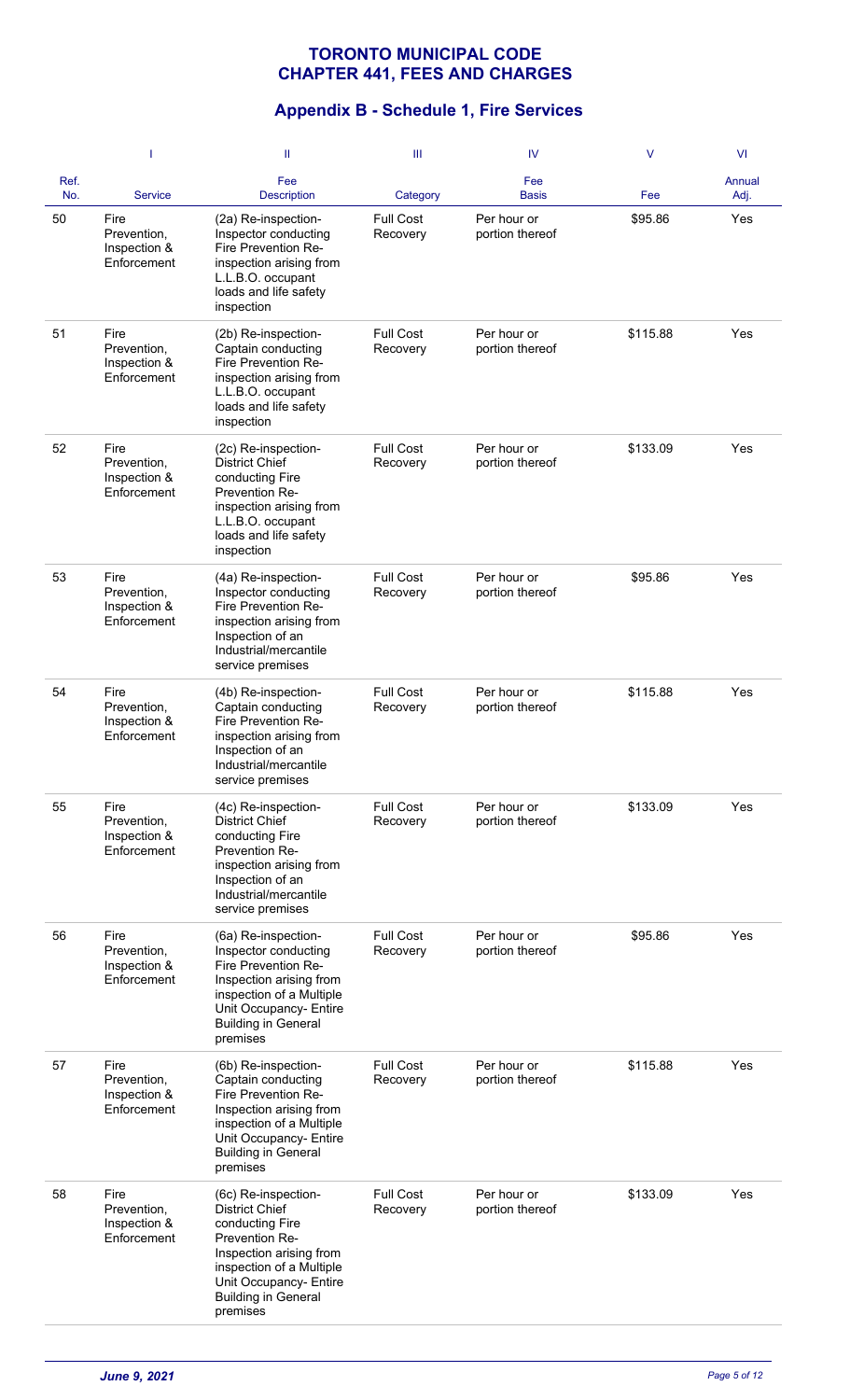|             |                                                    | Ш                                                                                                                                                                                                                                           | Ш                            | IV                             | V        | <b>VI</b>      |
|-------------|----------------------------------------------------|---------------------------------------------------------------------------------------------------------------------------------------------------------------------------------------------------------------------------------------------|------------------------------|--------------------------------|----------|----------------|
| Ref.<br>No. | <b>Service</b>                                     | Fee<br><b>Description</b>                                                                                                                                                                                                                   | Category                     | Fee<br><b>Basis</b>            | Fee      | Annual<br>Adj. |
| 59          | Fire<br>Prevention,<br>Inspection &<br>Enforcement | (7a) Re-inspection-<br>Inspector conducting<br>Fire Prevention Re-<br>Inspection arising from<br>inspection in individual<br>unit in multiple building                                                                                      | <b>Full Cost</b><br>Recovery | Per hour or<br>portion thereof | \$95.86  | Yes            |
| 60          | Fire<br>Prevention,<br>Inspection &<br>Enforcement | (7b) Re-inspection-<br>Captain conducting<br>Fire Prevention Re-<br>Inspection arising from<br>inspection in individual<br>unit in multiple building                                                                                        | <b>Full Cost</b><br>Recovery | Per hour or<br>portion thereof | \$115.88 | Yes            |
| 61          | Fire<br>Prevention,<br>Inspection &<br>Enforcement | (7c) Re-inspection-<br><b>District Chief</b><br>conducting Fire<br>Prevention Re-<br>Inspection arising from<br>inspection in individual<br>unit in multiple building                                                                       | <b>Full Cost</b><br>Recovery | Per hour or<br>portion thereof | \$133.09 | Yes            |
| 62          | Fire<br>Prevention,<br>Inspection &<br>Enforcement | (8a) Re-inspection-<br>Inspector conducting<br>Fire Prevention Re-<br>inspection arising from<br>inspection of an office<br>building 1st Storey                                                                                             | <b>Full Cost</b><br>Recovery | Per hour or<br>portion thereof | \$95.86  | Yes            |
| 63          | Fire<br>Prevention,<br>Inspection &<br>Enforcement | (8b) Re-inspection-<br>Captain conducting<br>Fire Prevention Re-<br>inspection arising from<br>inspection of an office<br>building 1st Storey                                                                                               | <b>Full Cost</b><br>Recovery | Per hour or<br>portion thereof | \$115.88 | Yes            |
| 64          | Fire<br>Prevention,<br>Inspection &<br>Enforcement | (8c) Re-inspection-<br><b>District Chief</b><br>conducting Fire<br>Prevention Re-<br>inspection arising from<br>inspection of an office<br>building 1st Storey                                                                              | <b>Full Cost</b><br>Recovery | Per hour or<br>portion thereof | \$133.09 | Yes            |
| 65          | Fire<br>Prevention,<br>Inspection &<br>Enforcement | (10a) Re-inspection-<br>Inspector conducting<br>Fire Prevention Re-<br>inspection arising from<br>an individual unit in<br>Office Building Life<br>Safety Inspection for<br>compliance with<br>Provincial Legislation                       | <b>Full Cost</b><br>Recovery | Per hour or<br>portion thereof | \$95.86  | Yes            |
| 66          | Fire<br>Prevention,<br>Inspection &<br>Enforcement | (10b) Re-inspection-<br>Captain conducting<br>Fire Prevention Re-<br>inspection arising from<br>an individual unit in<br>Office Building Life<br>Safety Inspection for<br>compliance with<br>Provincial Legislation                         | <b>Full Cost</b><br>Recovery | Per hour or<br>portion thereof | \$115.88 | Yes            |
| 67          | Fire<br>Prevention,<br>Inspection &<br>Enforcement | (10c) Re-inspection-<br><b>District Chief</b><br>conducting Fire<br>Prevention Re-<br>inspection arising from<br>an individual unit in<br>Office Building Life<br>Safety Inspection for<br>compliance with<br><b>Provincial Legislation</b> | <b>Full Cost</b><br>Recovery | Per hour or<br>portion thereof | \$133.09 | Yes            |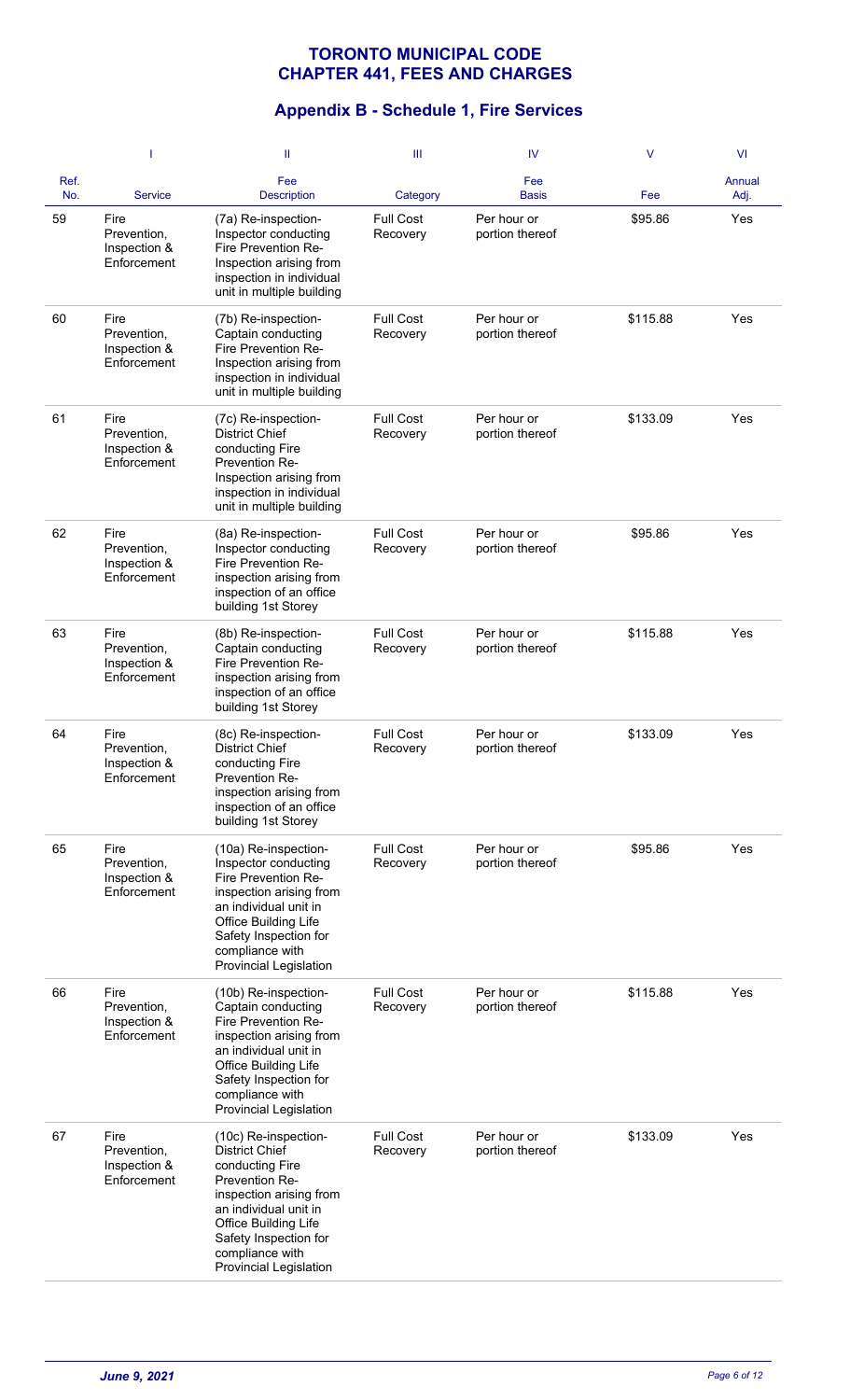|             | -1                                                 | Ш                                                                                                                                                                                     | Ш                            | IV                             | $\vee$   | VI             |
|-------------|----------------------------------------------------|---------------------------------------------------------------------------------------------------------------------------------------------------------------------------------------|------------------------------|--------------------------------|----------|----------------|
| Ref.<br>No. | <b>Service</b>                                     | Fee<br><b>Description</b>                                                                                                                                                             | Category                     | Fee<br><b>Basis</b>            | Fee      | Annual<br>Adj. |
| 68          | Fire<br>Prevention,<br>Inspection &<br>Enforcement | (11a) Re-inspection-<br>Inspector conducting<br>Fire Prevention Re-<br>inspection arising from<br>Re-inspection of a<br>Residential Building,<br>1st Storey                           | <b>Full Cost</b><br>Recovery | Per hour or<br>portion thereof | \$95.86  | Yes            |
| 69          | Fire<br>Prevention,<br>Inspection &<br>Enforcement | (11b) Re-inspection-<br>Captain conducting<br>Fire Prevention Re-<br>inspection arising from<br>Re-inspection of a<br>Residential Building,<br>1st Storey                             | <b>Full Cost</b><br>Recovery | Per hour or<br>portion thereof | \$115.88 | Yes            |
| 70          | Fire<br>Prevention,<br>Inspection &<br>Enforcement | (11c) Re-inspection-<br><b>District Chief</b><br>conducting Fire<br>Prevention Re-<br>inspection arising from<br>Re-inspection of a<br>Residential Building,<br>1st Storey            | <b>Full Cost</b><br>Recovery | Per hour or<br>portion thereof | \$133.09 | Yes            |
| 71          | Fire<br>Prevention,<br>Inspection &<br>Enforcement | (13a) Re-inspection-<br>Inspector conducting<br>Fire Prevention Re-<br>inspection arising from<br>a Residential Building,<br>individual unit Life<br>Safety Inspection                | <b>Full Cost</b><br>Recovery | Per hour or<br>portion thereof | \$95.86  | Yes            |
| 72          | Fire<br>Prevention,<br>Inspection &<br>Enforcement | (13b) Re-inspection-<br>Captain conducting<br>Fire Prevention Re-<br>inspection arising from<br>a Residential Building,<br>individual unit Life<br>Safety Inspection                  | <b>Full Cost</b><br>Recovery | Per hour or<br>portion thereof | \$115.88 | Yes            |
| 73          | Fire<br>Prevention,<br>Inspection &<br>Enforcement | (13c) Re-inspection-<br><b>District Chief</b><br>conducting Fire<br>Prevention Re-<br>inspection arising from<br>a Residential Building,<br>individual unit Life<br>Safety Inspection | <b>Full Cost</b><br>Recovery | Per hour or<br>portion thereof | \$133.09 | Yes            |
| 74          | Fire<br>Prevention,<br>Inspection &<br>Enforcement | (14a) Re-inspection-<br>Inspector conducting<br>Fire Prevention Re-<br>inspection arising from<br>a Two Unit Residential<br>Occupancy Life Safety<br>Inspection                       | <b>Full Cost</b><br>Recovery | Per hour or<br>portion thereof | \$95.86  | Yes            |
| 75          | Fire<br>Prevention,<br>Inspection &<br>Enforcement | (14b) Re-inspection-<br>Captain conducting<br>Fire Prevention Re-<br>inspection arising from<br>a Two Unit Residential<br>Occupancy Life Safety<br>Inspection                         | <b>Full Cost</b><br>Recovery | Per hour or<br>portion thereof | \$115.88 | Yes            |
| 76          | Fire<br>Prevention,<br>Inspection &<br>Enforcement | (14c) Re-inspection-<br><b>District Chief</b><br>conducting Fire<br>Prevention Re-<br>inspection arising from<br>a Two Unit Residential<br>Occupancy Life Safety<br>Inspection        | <b>Full Cost</b><br>Recovery | Per hour or<br>portion thereof | \$133.09 | Yes            |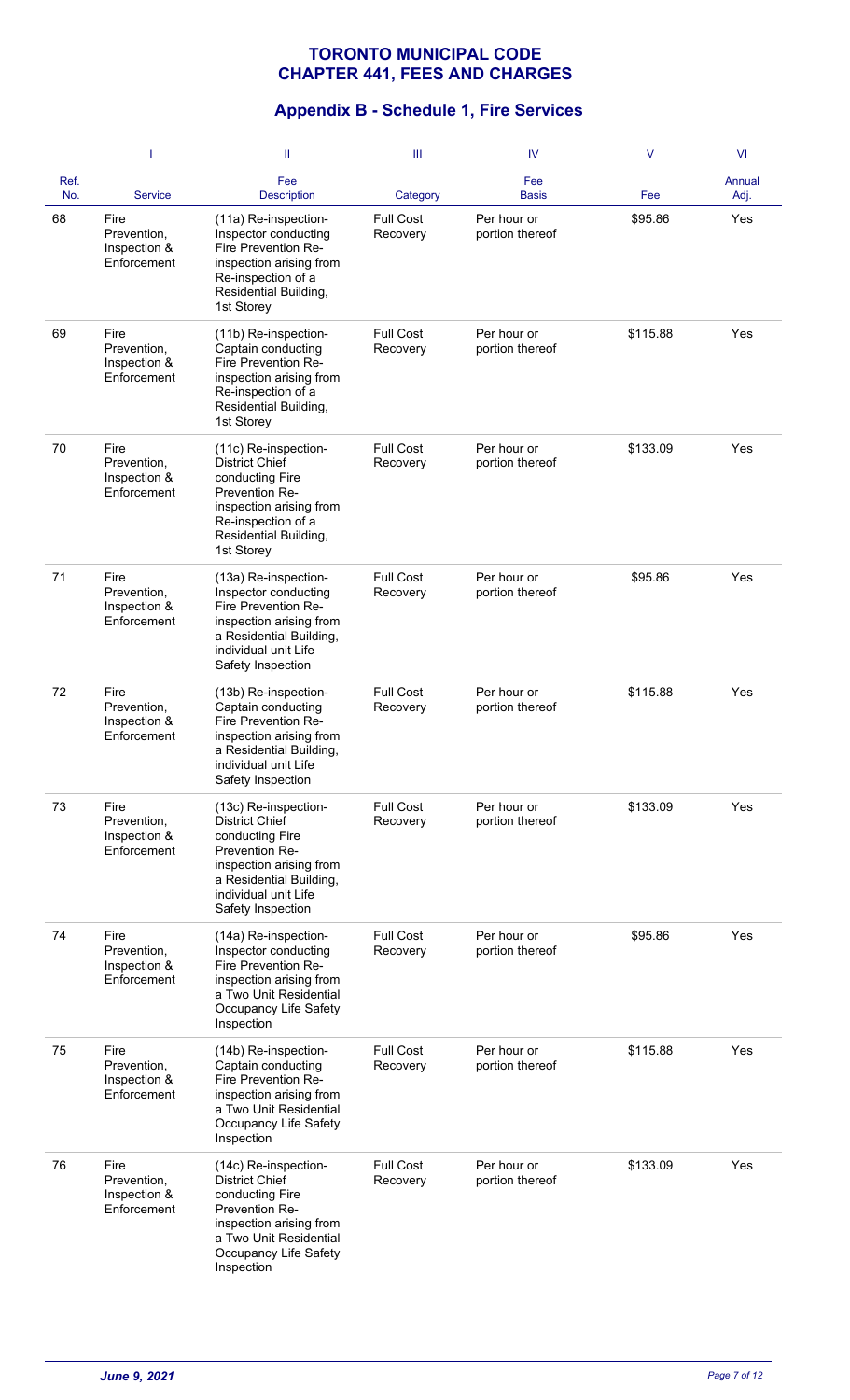|             | -1                                                 | Ш                                                                                                                                                                                 | Ш                            | IV                             | $\vee$   | VI             |
|-------------|----------------------------------------------------|-----------------------------------------------------------------------------------------------------------------------------------------------------------------------------------|------------------------------|--------------------------------|----------|----------------|
| Ref.<br>No. | <b>Service</b>                                     | Fee<br><b>Description</b>                                                                                                                                                         | Category                     | Fee<br><b>Basis</b>            | Fee      | Annual<br>Adj. |
| 77          | Fire<br>Prevention,<br>Inspection &<br>Enforcement | (15a) Re-inspection-<br>Inspector conducting<br>Fire Prevention Re-<br>inspection arising from<br>a 1st Storey<br>Residential retrofit -<br>Life Safety Inspection                | <b>Full Cost</b><br>Recovery | Per hour or<br>portion thereof | \$95.86  | Yes            |
| 78          | Fire<br>Prevention,<br>Inspection &<br>Enforcement | (15b) Re-inspection-<br>Captain conducting<br>Fire Prevention Re-<br>inspection arising from<br>a 1st Storey<br>Residential retrofit -<br>Life Safety Inspection                  | <b>Full Cost</b><br>Recovery | Per hour or<br>portion thereof | \$115.88 | Yes            |
| 79          | Fire<br>Prevention,<br>Inspection &<br>Enforcement | (15c) Re-inspection-<br><b>District Chief</b><br>conducting Fire<br>Prevention Re-<br>inspection arising from<br>a 1st Storey<br>Residential retrofit -<br>Life Safety Inspection | <b>Full Cost</b><br>Recovery | Per hour or<br>portion thereof | \$133.09 | Yes            |
| 80          | Fire<br>Prevention,<br>Inspection &<br>Enforcement | (17a) Re-inspection-<br>Inspector conducting<br>Fire Prevention Re-<br>inspection arising from<br>a Residential retrofit -<br>Life Safety Inspection                              | <b>Full Cost</b><br>Recovery | Per hour or<br>portion thereof | \$95.86  | Yes            |
| 81          | Fire<br>Prevention,<br>Inspection &<br>Enforcement | (17b) Re-inspection-<br>Captain conducting<br>Fire Prevention Re-<br>inspection arising from<br>a Residential retrofit -<br>Life Safety Inspection                                | <b>Full Cost</b><br>Recovery | Per hour or<br>portion thereof | \$115.88 | Yes            |
| 82          | Fire<br>Prevention,<br>Inspection &<br>Enforcement | (17c) Re-inspection-<br><b>District Chief</b><br>conducting Fire<br>Prevention Re-<br>inspection arising from<br>a Residential retrofit -<br>Life Safety Inspection               | <b>Full Cost</b><br>Recovery | Per hour or<br>portion thereof | \$133.09 | Yes            |
| 83          | Fire<br>Prevention,<br>Inspection &<br>Enforcement | (24a) Re-inspection-<br>Inspector conducting<br>Fire Prevention Re-<br>inspection arising from<br>a Fireworks Display/<br><b>Theatrical Permits site</b><br>visit                 | <b>Full Cost</b><br>Recovery | Per hour or<br>portion thereof | \$95.86  | Yes            |
| 84          | Fire<br>Prevention,<br>Inspection &<br>Enforcement | (24b) Re-inspection-<br>Captain conducting<br>Fire Prevention Re-<br>inspection arising from<br>a Fireworks Display/<br><b>Theatrical Permits site</b><br>visit                   | <b>Full Cost</b><br>Recovery | Per hour or<br>portion thereof | \$115.88 | Yes            |
| 85          | Fire<br>Prevention,<br>Inspection &<br>Enforcement | (24c) Re-inspection-<br><b>District Chief</b><br>conducting Fire<br>Prevention Re-<br>inspection arising from<br>a Fireworks Display/<br><b>Theatrical Permits site</b><br>visit  | <b>Full Cost</b><br>Recovery | Per hour or<br>portion thereof | \$133.09 | Yes            |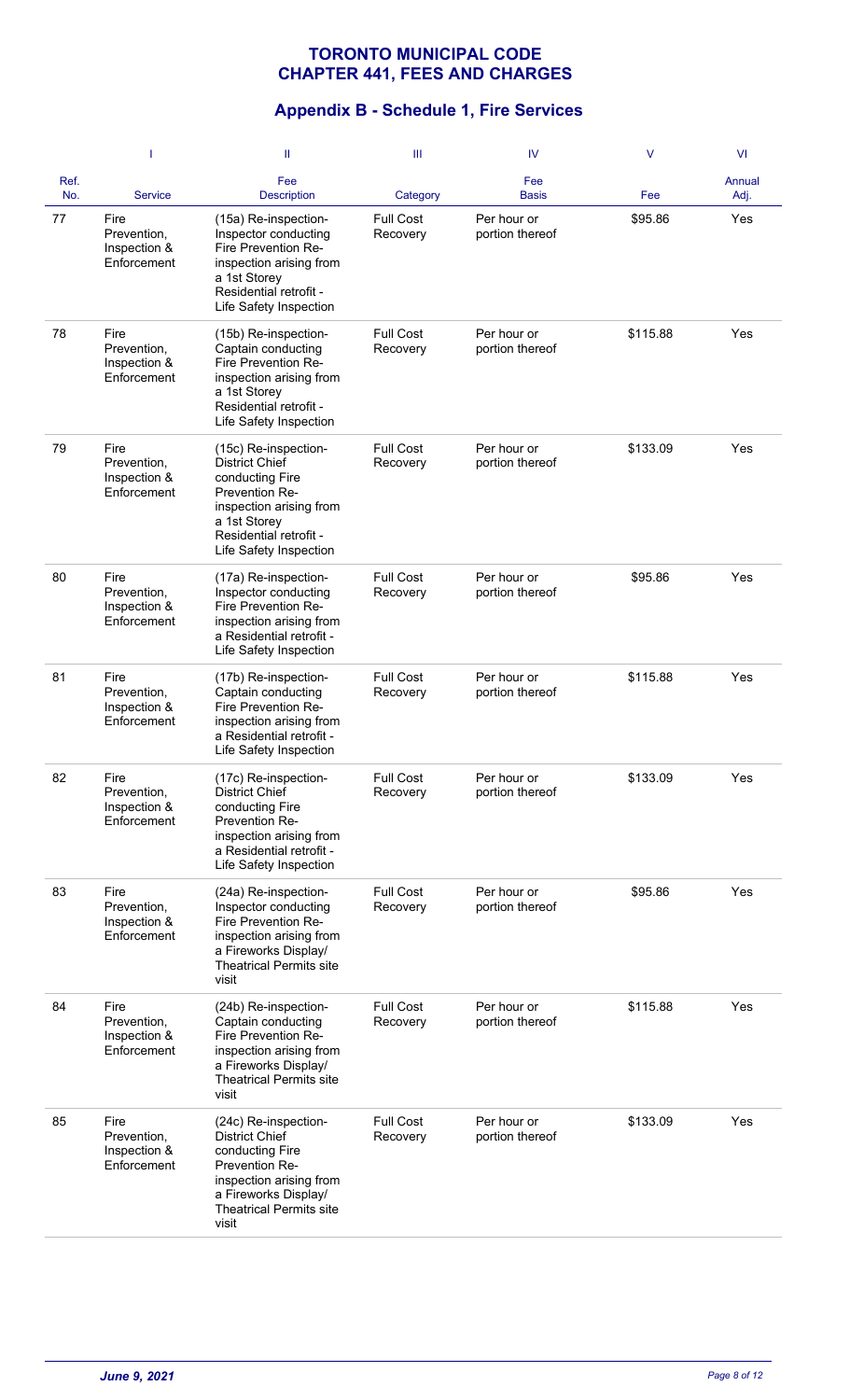|             | -1                                                 | Ш                                                                                                                                                                                                       | Ш                            | IV                                      | $\vee$   | <b>VI</b>      |
|-------------|----------------------------------------------------|---------------------------------------------------------------------------------------------------------------------------------------------------------------------------------------------------------|------------------------------|-----------------------------------------|----------|----------------|
| Ref.<br>No. | <b>Service</b>                                     | Fee<br><b>Description</b>                                                                                                                                                                               | Category                     | Fee<br><b>Basis</b>                     | Fee      | Annual<br>Adj. |
| 86          | Fire<br>Prevention,<br>Inspection &<br>Enforcement | (42a) Re-inspection-<br>Inspector conducting<br>Fire Prevention Re-<br>inspection arising from<br>a Special Occasions<br>permit for the<br>discharge of Family<br><b>Fireworks</b>                      | <b>Full Cost</b><br>Recovery | Per hour or<br>portion thereof          | \$95.86  | Yes            |
| 87          | Fire<br>Prevention,<br>Inspection &<br>Enforcement | (42b) Re-inspection-<br>Captain conducting<br>Fire Prevention Re-<br>inspection arising from<br>a Special Occasions<br>permit for the<br>discharge of Family<br><b>Fireworks</b>                        | <b>Full Cost</b><br>Recovery | Per hour or<br>portion thereof          | \$115.88 | Yes            |
| 88          | Fire<br>Prevention,<br>Inspection &<br>Enforcement | (42c) Re-inspection-<br><b>District Chief</b><br>conducting Fire<br>Prevention Re-<br>inspection arising from<br>a Special Occasions<br>permit for the<br>discharge of Family<br>Fireworks              | <b>Full Cost</b><br>Recovery | Per hour or<br>portion thereof          | \$133.09 | Yes            |
| 89          | Fire<br>Prevention,<br>Inspection &<br>Enforcement | Review of Fire Safety<br>Plans and site visit for<br>compliance with<br>Provincial Legislation                                                                                                          | <b>Full Cost</b><br>Recovery | Fire Safety Plan                        | \$383.45 | Yes            |
| 90          | Fire<br>Prevention,<br>Inspection &<br>Enforcement | Re-inspection -<br>Inspector conducting<br>Fire Prevention Re-<br>inspection arising from<br>a Fire Safety Plan site<br>visit                                                                           | <b>Full Cost</b><br>Recovery | Per hour or<br>portion thereof          | \$95.86  | Yes            |
| 91          | Fire<br>Prevention,<br>Inspection &<br>Enforcement | Re-inspection -Captain<br>conducting Fire<br>Prevention Re-<br>inspection arising from<br>a Fire Safety Plan site<br>visit                                                                              | <b>Full Cost</b><br>Recovery | Per hour or<br>portion thereof          | \$115.88 | Yes            |
| 92          | Fire<br>Prevention,<br>Inspection &<br>Enforcement | Re-inspection -District<br>Chief conducting Fire<br>Prevention Re-<br>inspection arising from<br>a Fire Safety Plan site<br>visit                                                                       | <b>Full Cost</b><br>Recovery | Per hour or<br>portion thereof          | \$133.09 | Yes            |
| 93          | Fire<br>Prevention,<br>Inspection &<br>Enforcement | Approval of Alternative<br>Solution under the<br>Ontario Fire Code -<br>reviewing the<br>drawings, site review,<br>construction and<br>research for<br>compliance with<br><b>Provincial Legislation</b> | <b>Full Cost</b><br>Recovery | Per Alternative<br>Solution<br>Approved | \$798.53 | Yes            |
| 94          | Fire<br>Prevention,<br>Inspection &<br>Enforcement | Re-inspection -District<br>Chief conducting Fire<br>Prevention Re-<br>inspection arising from<br>Alternative Solution<br>Proposal Site Review                                                           | <b>Full Cost</b><br>Recovery | Per hour or<br>portion thereof          | \$133.09 | Yes            |
| 95          | Fire<br>Prevention,<br>Inspection &<br>Enforcement | Open Air Burn Permit,<br>site visit, reviewing<br>plan for approval for<br>compliance with<br>Provincial Legislation<br>open air burning<br>requirements                                                | <b>Full Cost</b><br>Recovery | Per permit                              | \$266.17 | Yes            |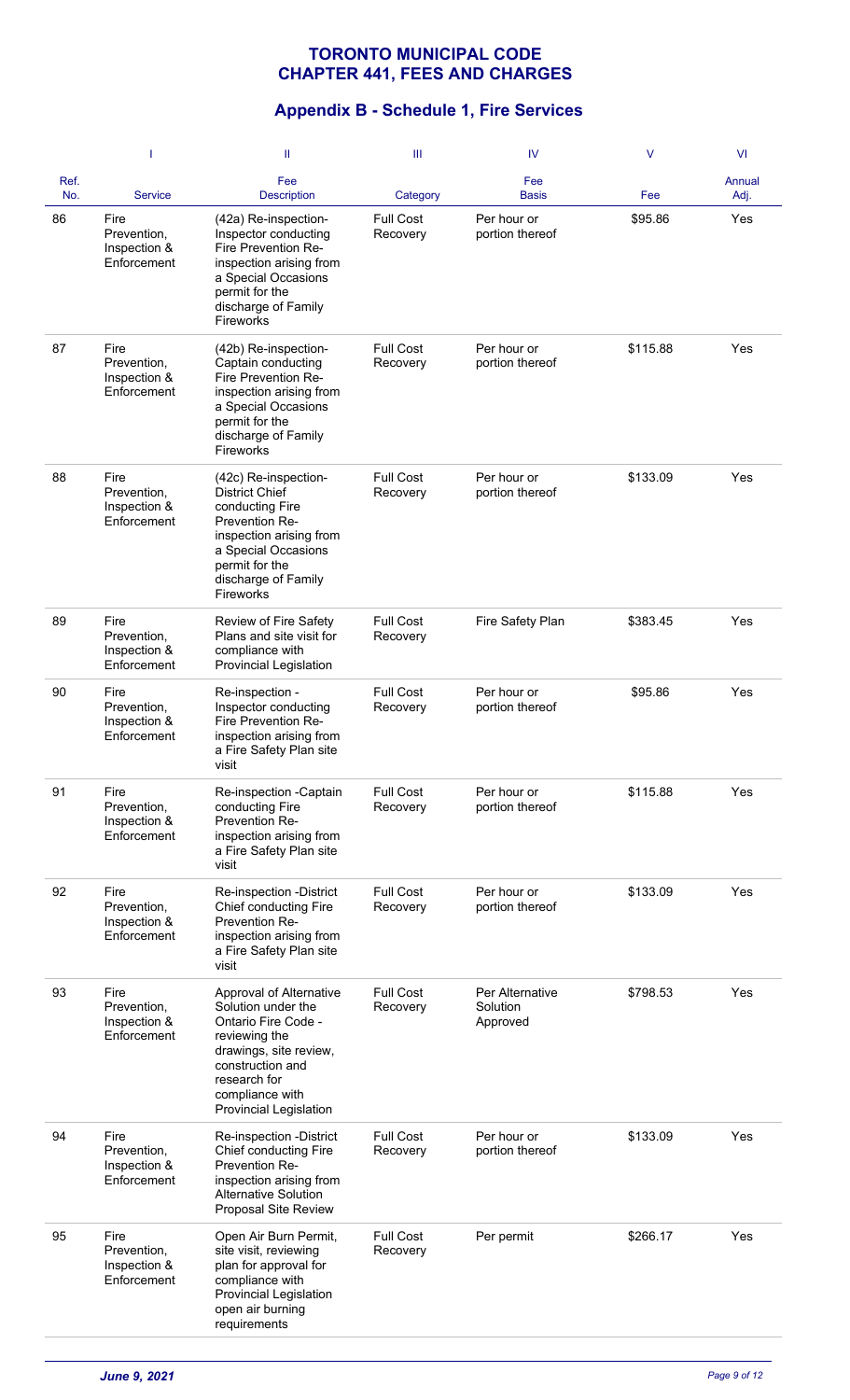|             | -1                                                 | Ш                                                                                                                                       | Ш                            | IV                             | $\vee$     | <b>VI</b>      |
|-------------|----------------------------------------------------|-----------------------------------------------------------------------------------------------------------------------------------------|------------------------------|--------------------------------|------------|----------------|
| Ref.<br>No. | <b>Service</b>                                     | Fee<br><b>Description</b>                                                                                                               | Category                     | Fee<br><b>Basis</b>            | Fee        | Annual<br>Adj. |
| 96          | Fire<br>Prevention,<br>Inspection &<br>Enforcement | Re-inspection -<br>Inspector conducting<br>Fire Prevention Re-<br>inspection arising from<br>Open Air Burn Permit<br>review             | <b>Full Cost</b><br>Recovery | Per hour or<br>portion thereof | \$95.86    | Yes            |
| 97          | Fire<br>Prevention,<br>Inspection &<br>Enforcement | Re-inspection -Captain<br>conducting Fire<br>Prevention Re-<br>inspection arising from<br>Open Air Burn Permit<br>review                | <b>Full Cost</b><br>Recovery | Per hour or<br>portion thereof | \$115.88   | Yes            |
| 98          | Fire<br>Prevention,<br>Inspection &<br>Enforcement | Re-inspection -District<br>Chief conducting Fire<br>Prevention Re-<br>inspection arising from<br>Open Air Burn Permit<br>review         | <b>Full Cost</b><br>Recovery | Per hour or<br>portion thereof | \$133.09   | Yes            |
| 99          | Fire<br>Prevention,<br>Inspection &<br>Enforcement | <b>Risk and Safety</b><br>Management Plan<br>(RSMP) Reviews -<br>5000 USWG or less<br>(Existing, where<br>changes have<br>occurred)     | <b>Full Cost</b><br>Recovery | Per Address                    | \$325.91   | Yes            |
| 100         | Fire<br>Prevention,<br>Inspection &<br>Enforcement | <b>Risk and Safety</b><br>Management Plan<br>(RSMP) Reviews -<br>5000 USWG or less<br>(New or change of<br>ownership)                   | <b>Full Cost</b><br>Recovery | Per Address                    | \$651.82   | Yes            |
| 101         | Fire<br>Prevention,<br>Inspection &<br>Enforcement | <b>Risk and Safety</b><br>Management Plan<br>(RSMP) Reviews-<br>Greater than 5000<br>USWG (Existing,<br>where changes have<br>occurred) | <b>Full Cost</b><br>Recovery | Per Address                    | \$1,629.54 | Yes            |
| 102         | Fire<br>Prevention,<br>Inspection &<br>Enforcement | <b>Risk and Safety</b><br>Management Plan<br>(RSMP) Reviews-<br>Greater than 5000<br>USWG (New or<br>change of Ownership)               | <b>Full Cost</b><br>Recovery | Per Address                    | \$3,259.10 | Yes            |
| 103         | Fire<br>Prevention,<br>Inspection &<br>Enforcement | Re-inspection -<br>Inspector conducting<br>Fire Prevention Re-<br>inspection arising from<br>(RSMP) Reviews                             | <b>Full Cost</b><br>Recovery | Per hour or<br>portion thereof | \$95.86    | Yes            |
| 104         | Fire<br>Prevention,<br>Inspection &<br>Enforcement | Re-inspection -Captain<br>conducting Fire<br>Prevention Re-<br>inspection arising from<br>(RSMP) Reviews                                | <b>Full Cost</b><br>Recovery | Per hour or<br>portion thereof | \$115.88   | Yes            |
| 105         | Fire<br>Prevention,<br>Inspection &<br>Enforcement | Re-inspection -District<br>Chief conducting Fire<br>Prevention Re-<br>inspection arising from<br>(RSMP) Reviews                         | <b>Full Cost</b><br>Recovery | Per hour or<br>portion thereof | \$133.09   | Yes            |
| 106         | Fire<br>Prevention,<br>Inspection &<br>Enforcement | <b>Risk and Safety</b><br>Management Plan<br>(RSMP) Reviews -<br>Alternative<br>Solution Proposal<br>Review                             | <b>Full Cost</b><br>Recovery | Per Address                    | \$798.53   | Yes            |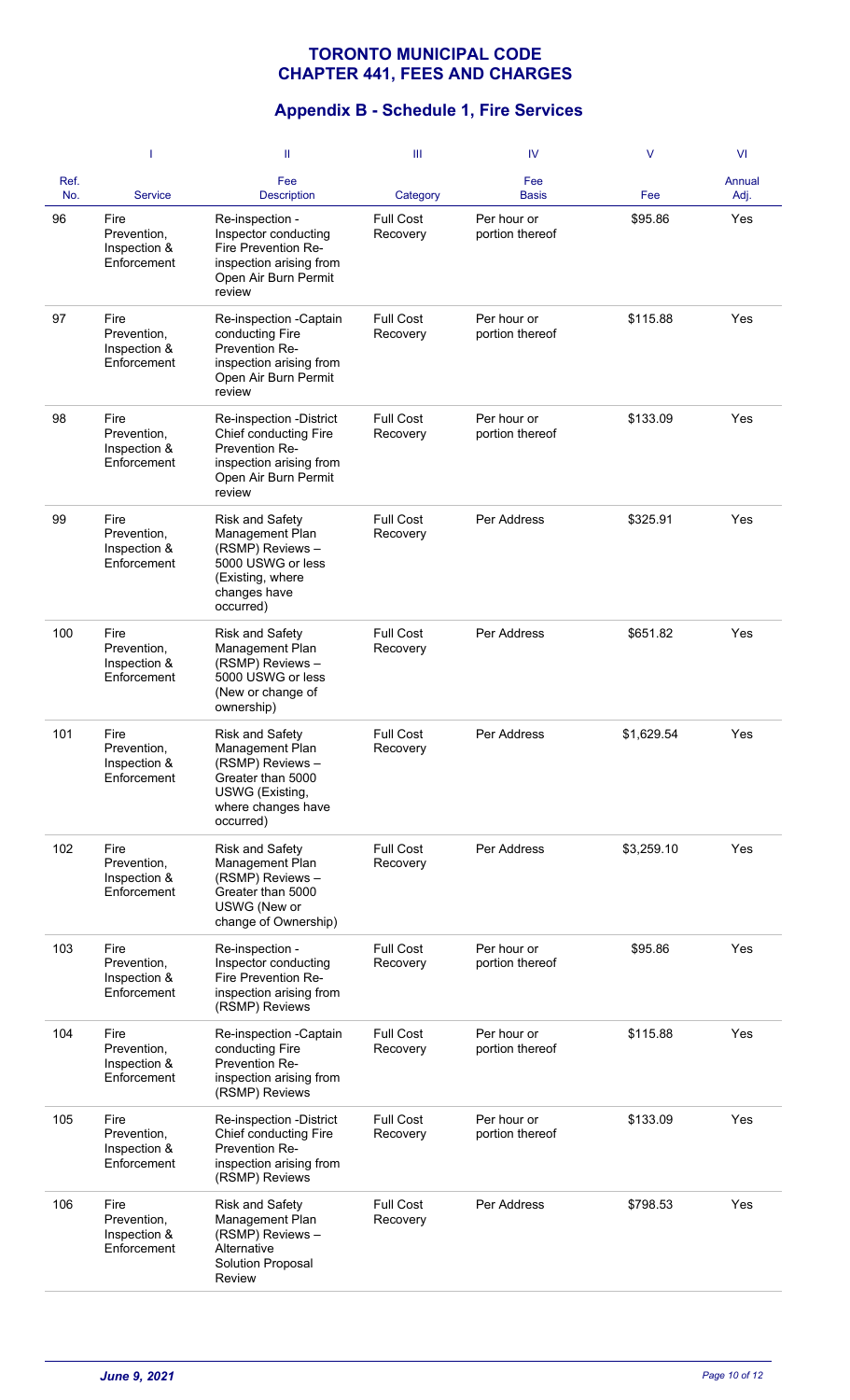|             | 1                                                  | Ш                                                                                                                                                                                                               | Ш                            | IV                             | $\vee$   | <b>VI</b>      |
|-------------|----------------------------------------------------|-----------------------------------------------------------------------------------------------------------------------------------------------------------------------------------------------------------------|------------------------------|--------------------------------|----------|----------------|
| Ref.<br>No. | Service                                            | Fee<br><b>Description</b>                                                                                                                                                                                       | Category                     | Fee<br><b>Basis</b>            | Fee      | Annual<br>Adj. |
| 107         | Fire<br>Prevention,<br>Inspection &<br>Enforcement | Re-inspection -District<br>Chief conducting Fire<br>Prevention Re-<br>inspection arising from<br><b>Risk and Safety</b><br>Management Plan<br>(RSMP) Review -<br><b>Alternative Solution</b><br>Proposal Review | <b>Full Cost</b><br>Recovery | Per hour or<br>portion thereof | \$133.09 | Yes            |
| 108         | Fire<br>Prevention,<br>Inspection &<br>Enforcement | Tent/Marquee<br>Inspection (Equal to or<br>greater than 100<br>square feet)                                                                                                                                     | <b>Full Cost</b><br>Recovery | Per Tent                       | \$228.14 | Yes            |
| 109         | Fire<br>Prevention,<br>Inspection &<br>Enforcement | Tent/Marquee<br>Inspection of Additional<br>Tents under 10,000<br>square feet                                                                                                                                   | <b>Full Cost</b><br>Recovery | Per Tent                       | \$95.86  | Yes            |
| 110         | Fire<br>Prevention,<br>Inspection &<br>Enforcement | Re-inspection -<br>Inspector conducting<br>Fire Prevention Re-<br>inspection arising from<br>Tent/Marquee<br>Inspection                                                                                         | <b>Full Cost</b><br>Recovery | Per hour or<br>portion thereof | \$95.86  | Yes            |
| 111         | Fire<br>Prevention,<br>Inspection &<br>Enforcement | Re-inspection -Captain<br>conducting Fire<br>Prevention Re-<br>inspection arising from<br>Tent/Marquee<br>Inspection                                                                                            | <b>Full Cost</b><br>Recovery | Per hour or<br>portion thereof | \$115.88 | Yes            |
| 112         | Fire<br>Prevention,<br>Inspection &<br>Enforcement | Re-inspection -District<br>Chief conducting Fire<br>Prevention Re-<br>inspection arising from<br>Tent/Marquee<br>Inspection                                                                                     | <b>Full Cost</b><br>Recovery | Per hour or<br>portion thereof | \$133.09 | Yes            |
| 113         | Fire<br>Prevention,<br>Inspection &<br>Enforcement | Re-Inspection-<br>Inspector conducting<br>Fire Prevention Re-<br>inspection arising from<br>a Pro-active risk-based<br>Inspection, Vulnerable<br>Occupancy, Request,<br>Complaint Inspection                    | <b>Full Cost</b><br>Recovery | Per hour or<br>portion thereof | \$95.86  | Yes            |
| 114         | Fire<br>Prevention,<br>Inspection &<br>Enforcement | Re-inspection -Captain<br>conducting Fire<br>Prevention Re-<br>inspection arising from<br>a Pro-active risk-based<br>Inspection, Vulnerable<br>Occupancy, Request,<br><b>Complaint Inspection</b>               | <b>Full Cost</b><br>Recovery | Per hour or<br>portion thereof | \$115.88 | Yes            |
| 115         | Fire<br>Prevention,<br>Inspection &<br>Enforcement | Re-inspection -District<br>Chief conducting Fire<br>Prevention Re-<br>inspection arising from<br>a Pro-active risk-based<br>Inspection, Vulnerable<br>Occupancy, Request,<br>Complaint Inspection               | <b>Full Cost</b><br>Recovery | Per hour or<br>portion thereof | \$133.09 | Yes            |
| 116         | Fire<br>Prevention,<br>Inspection &<br>Enforcement | <b>Cultural Fire</b><br>Authorization, site visit,<br>reviewing plan for<br>approval for<br>compliance with<br><b>Provincial Legislation</b><br>open air burning<br>requirements                                | <b>City Policy</b>           | Per application                | \$0.00   | No             |